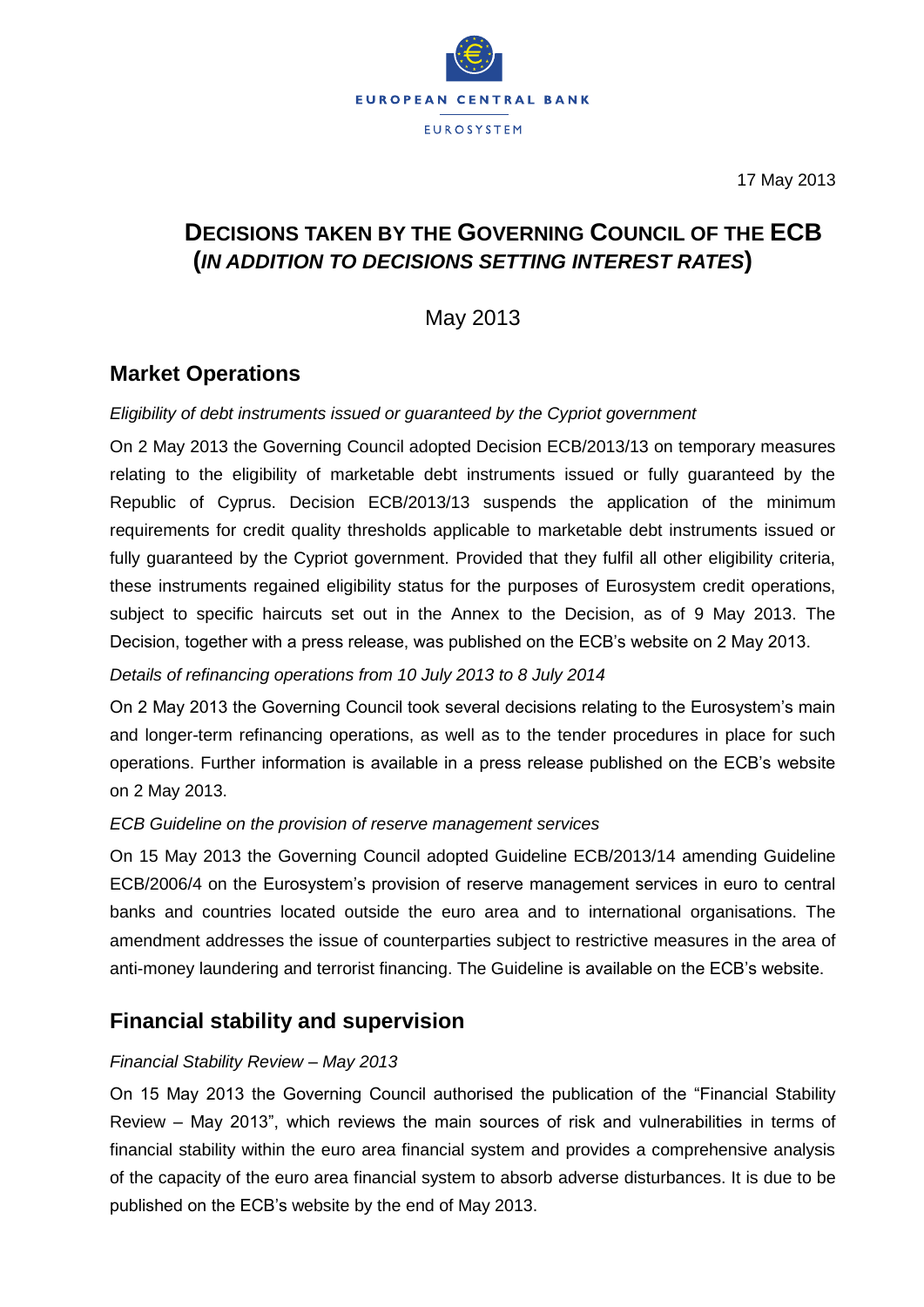## **Advice on legislation**

*ECB Opinion on protection from risks and separation of banking businesses in Germany*

On 19 April 2013 the Governing Council adopted Opinion CON/2013/28 at the request of the German Federal Ministry of Finance.

*ECB Opinion on a consumer credit register in France*

On 26 April 2013 the Governing Council adopted Opinion CON/2013/29 at the request of the French Minister for Economic Affairs and Finance.

*ECB Opinion on macro-prudential policy in Malta*

On 30 April 2013 the Governing Council adopted Opinion CON/2013/30 at the request of the Governor of the Central Bank of Malta.

*ECB Opinion on strengthening Banca Naţională a României's institutional role and independence*

On 7 May 2013 the Governing Council adopted Opinion CON/2013/31 at the request of Banca Naţională a României.

# **Statistics**

### *Confidentiality of statistical information*

On 25 April 2013 the Governing Council approved the recommendations set out in the report on the measures adopted to safeguard the confidentiality of the statistical information referred to in Council Regulation (EC) No 2533/98 of 23 November 1998 concerning the collection of statistical information by the European Central Bank (as amended by Council Regulation (EC) 951/2009). A summary of the report is available on the ECB's website.

### *2012 statistical quality report*

On 15 May 2013 the Governing Council approved the annual assessment of the availability and quality of the various kinds of statistics that are compiled by the Eurosystem on the basis of an ECB legal act. It also authorised the publication of the 2012 quality report on monetary and financial statistics. The report, produced in accordance with the ECB's Statistics Quality Framework, will be published shortly on the ECB's website.

### **Corporate governance**

*ECB Recommendation to the Council of the European Union on the external auditors of the ECB*

On 19 April 2013 the Governing Council adopted Recommendation ECB/2013/9 to the Council of the European Union on the external auditors of the European Central Bank. The Recommendation was published in the *Official Journal of the European Union* and is also available on the ECB's website.